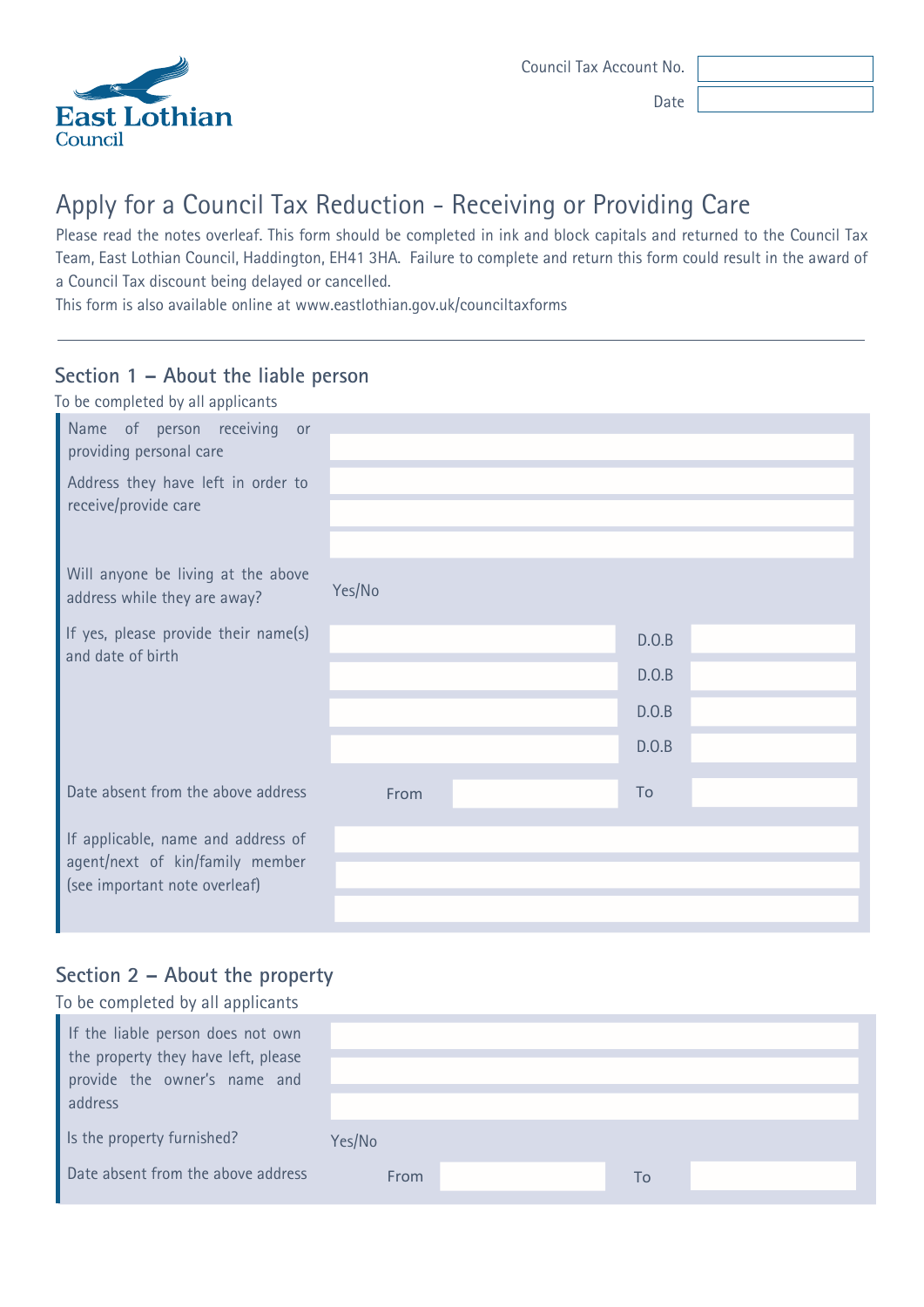### **Section 3 – About the care**

To be completed by all applicants

| Please tick the box(es) which best<br>describe the reason(s) for care<br>being provided or received                                                     | <b>Illness</b>        | Past or present drug dependence        |  |  |
|---------------------------------------------------------------------------------------------------------------------------------------------------------|-----------------------|----------------------------------------|--|--|
|                                                                                                                                                         | Old age               | Past or present alcohol dependence     |  |  |
|                                                                                                                                                         | Disablement           | Past or present mental health disorder |  |  |
|                                                                                                                                                         | Other, please specify |                                        |  |  |
| If the liable person has left home to receive care in a hospital or residential home, a Doctor or Health Care Professional<br>should complete Section 4 |                       |                                        |  |  |
| If the liable person has left home to receive care elsewhere, please go to Section 5                                                                    |                       |                                        |  |  |
| If the liable person has left home to provide care, please go to Section 6                                                                              |                       |                                        |  |  |

## **Section 4 – Receiving care in a hospital or residential home**

To be completed by a doctor or health care professional if care is being provided in a hospital or residential home

| Name and address of hospital or<br>home                                        |        |                                |  |
|--------------------------------------------------------------------------------|--------|--------------------------------|--|
|                                                                                |        |                                |  |
| Date patient was admitted                                                      |        |                                |  |
| Is the patient's stay likely to be                                             | Yes/No | If no, expected discharge date |  |
| permanent?<br>Please complete and sign the Declaration at the end of the form. |        |                                |  |

### **Section 5 – Receiving care elsewhere**

To be completed if the liable person is receiving care somewhere other than a hospital/ home, e.g. supported housing

| Name and address of the property<br>where the care is being received            |        |                       |  |
|---------------------------------------------------------------------------------|--------|-----------------------|--|
|                                                                                 |        |                       |  |
| Does the liable person intend to<br>return to their sole and main<br>residence? | Yes/No | If yes, expected date |  |
|                                                                                 |        |                       |  |

If care is being received in someone else's home, you may be asked to provide evidence to show that the person being cared for is living there, e.g. confirmation from patients doctor of the date care started, how long it is likely to last, etc.

**Please complete and sign the Declaration at the end of the form.**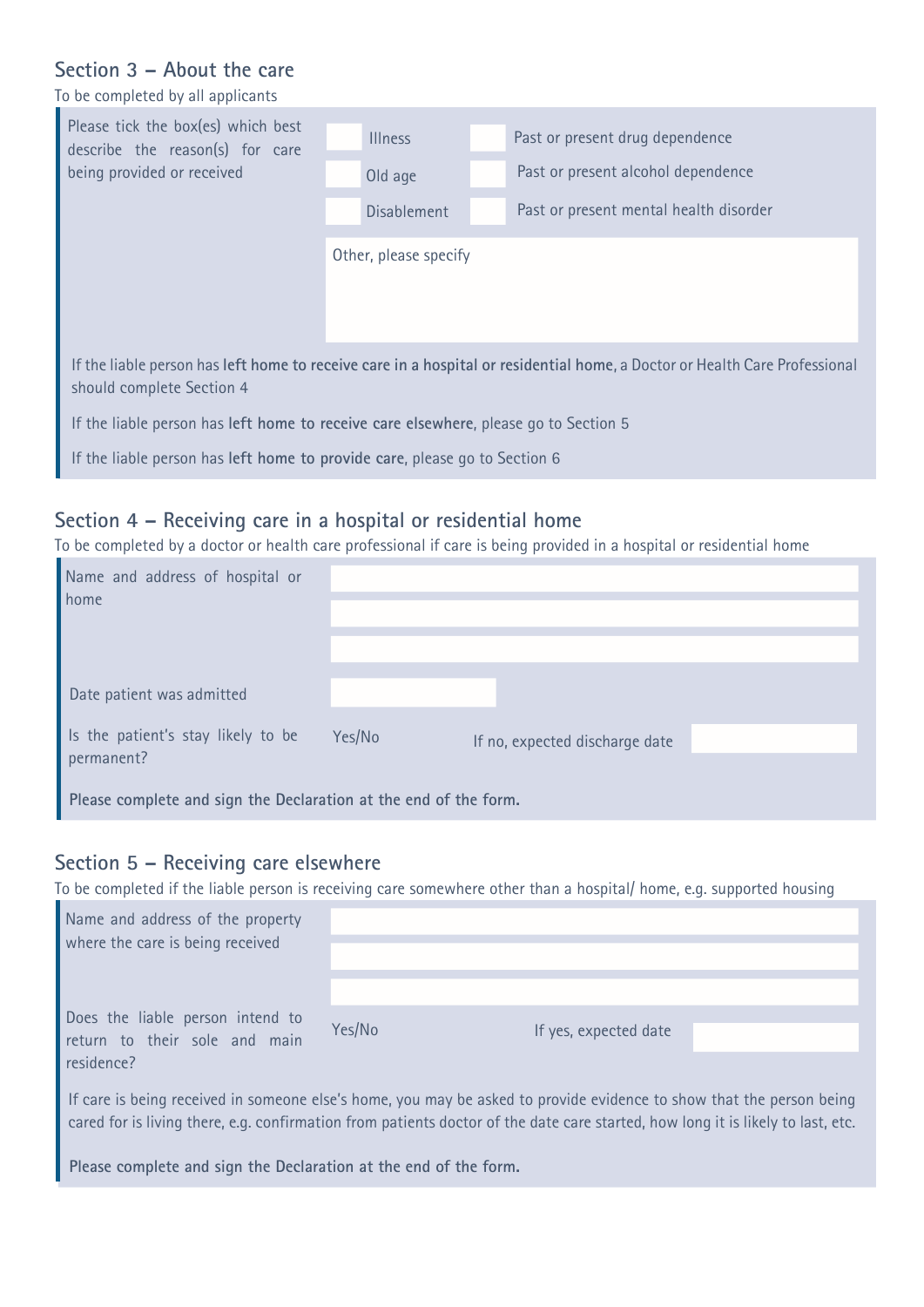## **Section 6 – Providing care elsewhere**

To be completed if you have left your home to provide personal care elsewhere

| Name of the person you are<br>providing care for                                                                                |        |                       |  |
|---------------------------------------------------------------------------------------------------------------------------------|--------|-----------------------|--|
| Address where you are providing<br>personal care                                                                                |        |                       |  |
| Do you intend to return to your sole<br>and main residence?<br>Please complete and sign the Declaration at the end of the form. | Yes/No | If yes, expected date |  |

# **Declaration**

| To be completed by all applicants                                          |  |  |
|----------------------------------------------------------------------------|--|--|
| I confirm that (enter liable person name)                                  |  |  |
| Is receiving care in a hospital or residential home, as noted in Section 4 |  |  |
| Is receiving care elsewhere, as noted in Section 5                         |  |  |
| Is providing care elsewhere, as noted in Section 6                         |  |  |
| Signature                                                                  |  |  |
| Relationship to liable person/patient                                      |  |  |
| Date                                                                       |  |  |
|                                                                            |  |  |

Stamp of hospital/home (if applicable)